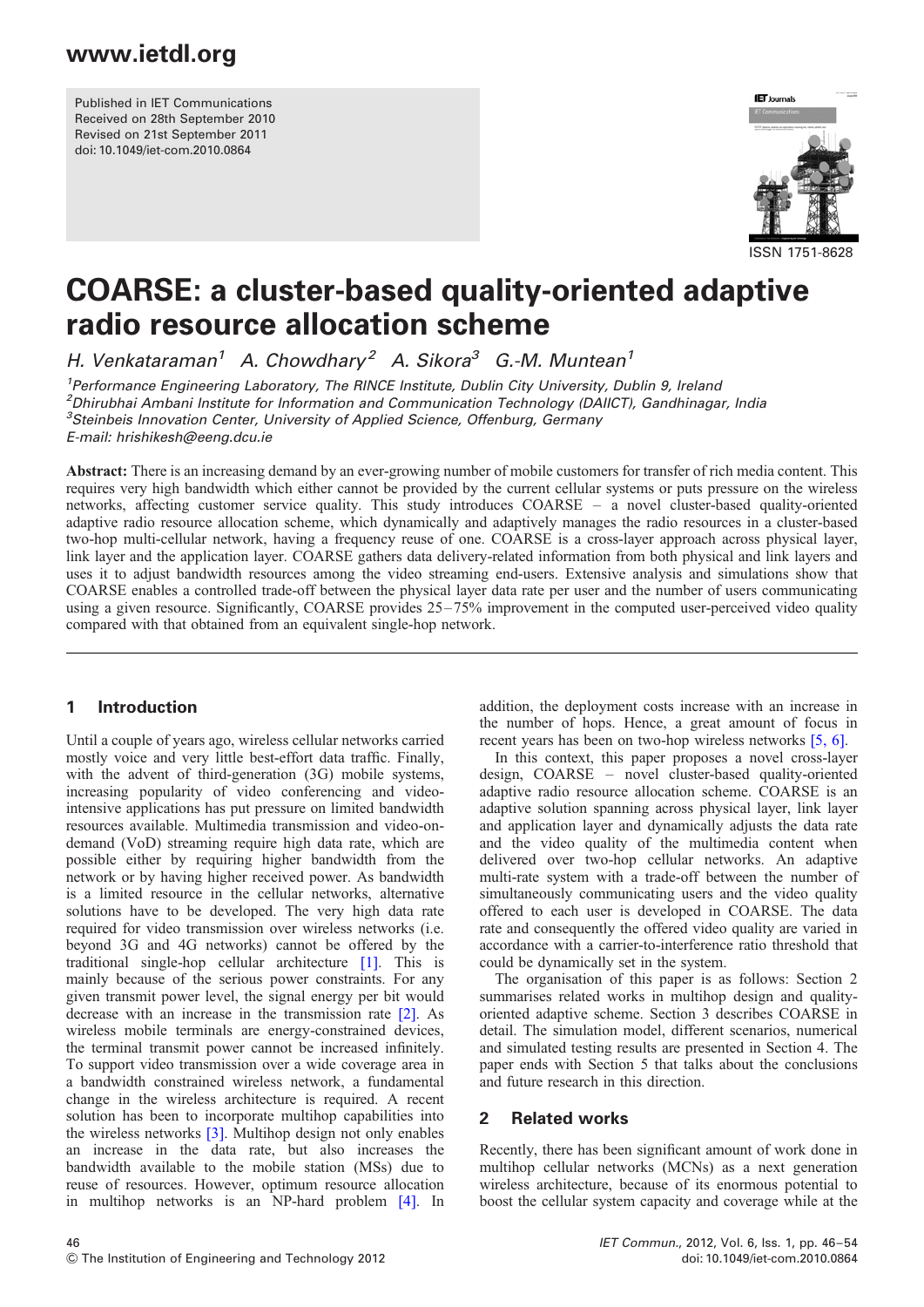same time reducing the transmission range of mobile devices [7, 8]. However, this is still a nascent field with many open research areas. Air-interface design, scheduling and radio resource allocation techniques are some of the most prominent research topics in this field.

In the multihop architecture for cellular communications, the source and destination nodes communicate with each other over multiple hops [9]. Different algorithms and architectures have been proposed over the recent years for efficient spectrum and resource utilisation in MCNs [10, 8]. An integrated cellular ad hoc relay network has been proposed in [11] that diverts the traffic from highly loaded cells to lightly loaded cells. Furthermore, a multihop cellular hybrid architecture, mobile-assisted data forwarding has been investigated in [12] wherein, the multihop is overlaid on the wireless cellular networks, to adaptively change the traffic from a densely used cell to a sparsely used cell. Similarly, a multihop design is studied in detail in  $[13 - 15]$  where the end-to-end communication is always between the MS and Base Station (BS) like in a traditional single-hop cellular network. There has been considerable research work in finding different routing techniques for MCNs, viz., base-assisted ad hoc routing, base-driven multihop bridge routing [16] single-interface MCN routing protocol [17], for different kinds of traffic patterns. These techniques effectively use the ad hoc relaying in presence of fixed infrastructure to achieve enhanced network capacity. Jetcheva et al. [18] conducted practical experiments around Washington, DC in the USA and showed that 84% of multihop communication takes place within four hops, with 62% of the communication happening in two hops. Hence, researchers across the world have mainly focused on two-hop cellular networks [19]. In a significant piece of work, Grossglauser and Tse [20] proved that with a proper design, mobility actually increases the capacity of a two-hop cellular network.

There are three main issues currently researched in next generation multihop networks:

1. New mechanisms to increase system spectral efficiency [21].

2. Solutions to dynamically choose between serving high number of users with a moderate data rate and limited number of users with high data rate [22].

3. High-quality personalised video services [23].

With an increase in the demand for multimedia streaming in wireless networks, there have been several approaches researched in the recent past. Transport friendly rate control protocol (TFRCP) is a unicast transport layer protocol, designed for multimedia streaming, and provides nearly the same amount of throughput as that of Transport Control Protocol (TCP) on wired networks. The TFRCP controls rate based on network conditions expressed in terms of round trip time (RTT) and packet loss probability [24]. Similar to TFRCP, enhanced loss delay adaptation (LDA+) also aims to regulate the transmission behaviour of multimedia transmitters in accordance with the network congestion state [25]. LDA+ uses real-time transport protocol for calculating loss and delay and uses them for regulating transmission rates of the senders. LDA+ adapts the streams in a manner similar to that of TCP connections. In comparison, receiver based auto rate (RBAR) is a receiver-based auto-rate mechanism. It is a medium access control layer protocol and is based on RTS/CTS mechanism [26]. The main feature of RBAR is that both channel quality estimation and rate

selection mechanism are on the receiver side. However, none of the solutions propose a concrete solution, spanning across several layers. In their landmark paper, Van der Schaar and Shankar [27] have explained the different challenges, opportunities and new paradigms in the cross-layer design for wireless multimedia. Different cross-layer-based solutions for multicast video streaming have been studied in [28, 29]. However, to the best knowledge of the authors, none of the existing mechanisms provide an integrated solution.

In this context, COARSE aims to provide a novel architecture-oriented integrated solution satisfying all three issues mentioned above. COARSE is a cross-layer design approach with a focus on the lower layers and is complementary to the previous research work on adaptive scheme performed at the application and transport layers – quality oriented adaptive scheme (QOAS). Following the findings on QOAS in [30], a cross-layer approach spanning upper and lower layers was found to be very important to perform quality-oriented adaptation.

### 3 Cluster-based quality oriented adaptive radio resource scheme

#### 3.1 Network architecture

A multihop design facilitates simultaneous use of the radio resource which in turn results in considerable interference. To analyse the effect of this interference, Gupta and Kumar [31] introduced two kinds of interference models: protocol model and physical model. A state-of-the-art hierarchical clusterbased design for two-hop cellular networks has been recently proposed in [32] under the protocol interference model. In this design, the given radio resource is reused in every cell in the multi-cell scenario. A schematic of the design is shown in Fig.  $1a$ . In this design, the hexagonal cell with a side length  $(r)$  is divided into two regions: inner region and outer region. The outer region is divided into several clusters. Each cluster has a cluster-head node, also known as gateway (GTW). All the GTWs in each cell are equidistant from each other and located at the boundary separating the inner region and outer region, as shown in Fig.  $1b$ . To satisfy this clusterbased design, the number of clusters, and hence, the number of GTWs in a cell has to be an even number [32]. The BS first communicates with the GTW, which then communicates with the MSs as shown in Figs. 1b and  $c$ , respectively. In this context, the maximum transmission distance of a pair is  $r/2$ . It should be noted at this stage that in reality, the cells would not be exactly hexagonal in nature. However, this does not change the principle of the cluster-based mechanism. A time division duplexing (TDD)/time division multiple access system is considered in the COARSE system design, whereby a time slot is considered to be a radio resource [33]. At any time instant, there are two concurrently communicating pairs at diametrically opposite locations of a cell with respect to the BS, as can be observed from Figs.  $1d$ and e. Hence, the frequency reuse of the cluster-based twohop cellular network is one, that is every cell has two pairs that uses the same radio resource.

The cluster-based design has been originally proposed under the protocol model [32]. However, its main disadvantage is that it does not take into account the cumulative effect of the interference because of the concurrently communicating pairs in the system. This results in a non-realistic interference analysis. Hence, in this paper, a physical interference model is considered. A significant benefit of using the physical model for real-time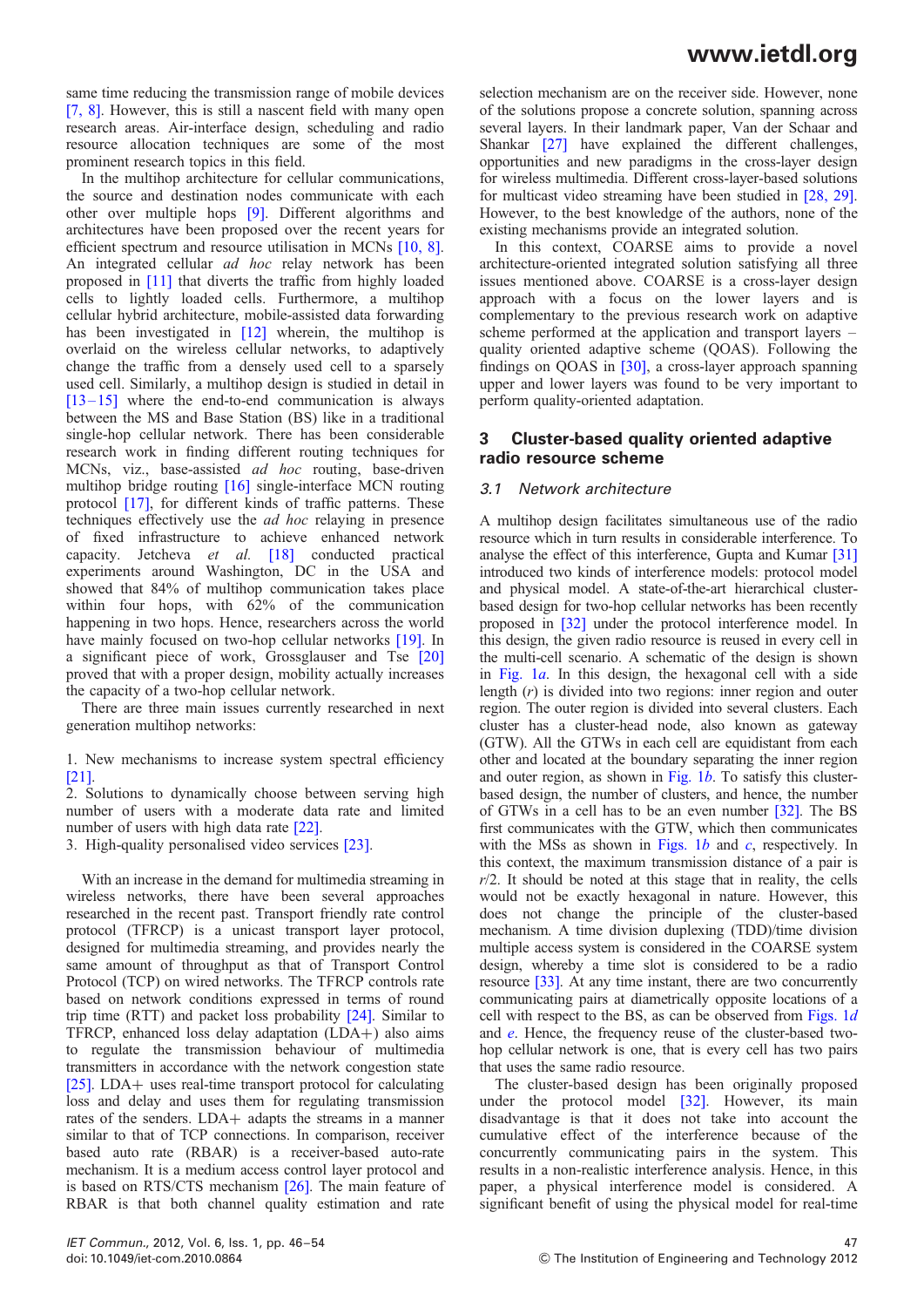

Fig. 1 Two-hop cluster-based cellular architecture

interference calculation is that the C/I experienced at the intended receiver is a function of the number of simultaneously communicating pairs and the distance of the interfering transmitters. The main disadvantage of using physical modelling till a couple of years back was that it was supposed to be computationally more intensive than protocol modelling. However, with better digital signal processing techniques and improvements in very large scale integration (VLSI) design, this reason does not hold much significance in present times.

An adaptive transmission scheme is implemented in the cluster-based two-hop networks by adaptively selecting the modulation technique, depending on the C/I at the receiver. The COARSE server is placed at the mobile switching centre (MSC), which controls all the BSs. The server then calculates the modulation technique and the number of simultaneously communicating pairs in the network depending on the C/I experienced by each communicating receiver and the data rate demand of different users. In the next subsection, the theoretical calculation of C/I is presented along with the cross-layered adaptive scheme.

#### 3.2 Theoretical calculation – C/I

Most multimedia streaming and video transmissions in particular are in downlink direction. Hence, the analysis of COARSE also focuses on the downlink mode only. Fig. 2 shows a multi-cellular model for two-hop transmission. There is a MSC at the centre of network, which controls all

the BSs in its vicinity (centre cell, first tier, second tier and so on). All the wireless terminals in any cell are assumed to transmit their signals with the same power,  $P_T$ . If  $d_c$  is the transmission distance between any communicating pair, then the power received,  $P_R$ , using a general propagation model is given by

$$
P_{\rm R} = P_{\rm T} - \{k_1 + 10\alpha \log_{10} (d_{\rm c}) + \zeta_{\rm c}\} \, \text{(dB)} \tag{1}
$$

where  $k_1$  is a constant that depends on the propagation environment (indoor/urban/suburban),  $\alpha$  is the path loss exponent and  $\zeta_c$  is the shadowing factor across the transceiving pair. The interference is calculated at the GTW node in the centre cell from all possible interfering transmitters from own cell, first tier and second tier cells. The carrier-to-interference ratio at the receiver of a communicating pair of user is therefore calculated as follows:

$$
\frac{C}{I} = \frac{10^{-\{k_1 + 10\alpha \log_{10}(d_c) + \zeta_c\}}}{\sum_{i=1}^{N_I} 10^{-\{k_1 + 10\alpha \log_{10}(d_i) + \zeta_i\}}}
$$
(2)

where  $d_i$  is the distance of the desired receiver from the *i*th interfering entity and  $N_I$  is the total number of interfering entities for any receiver in a cluster-based model.  $\zeta_i$ accounts for shadowing between the desired receiver and the ith interfering transmitter. For the mathematical analysis, two cells are considered: cell 0 and cell 1. The lognormal shadowing factor,  $\zeta$  is considered to be zero. As shown in Fig.  $3a$ , the distance of receiving GTW at cell 0,  $GTW_{1a}$ , from the BS of cell 1 is given by

$$
d_{\text{BS}_1} = \sqrt{\left\{2\sqrt{3}d_c - d_c\cos(q_{11})\right\}^2 + \left\{d_c\sin(q_{11})\right\}^2} \tag{3}
$$

whereas the distance of the unintended transmitting GTW of the cell 1,  $GTW_{2b}$ , to the desired  $GTW$  receiver in cell 0,



Fig. 2 Interference at the gateway node of centre cell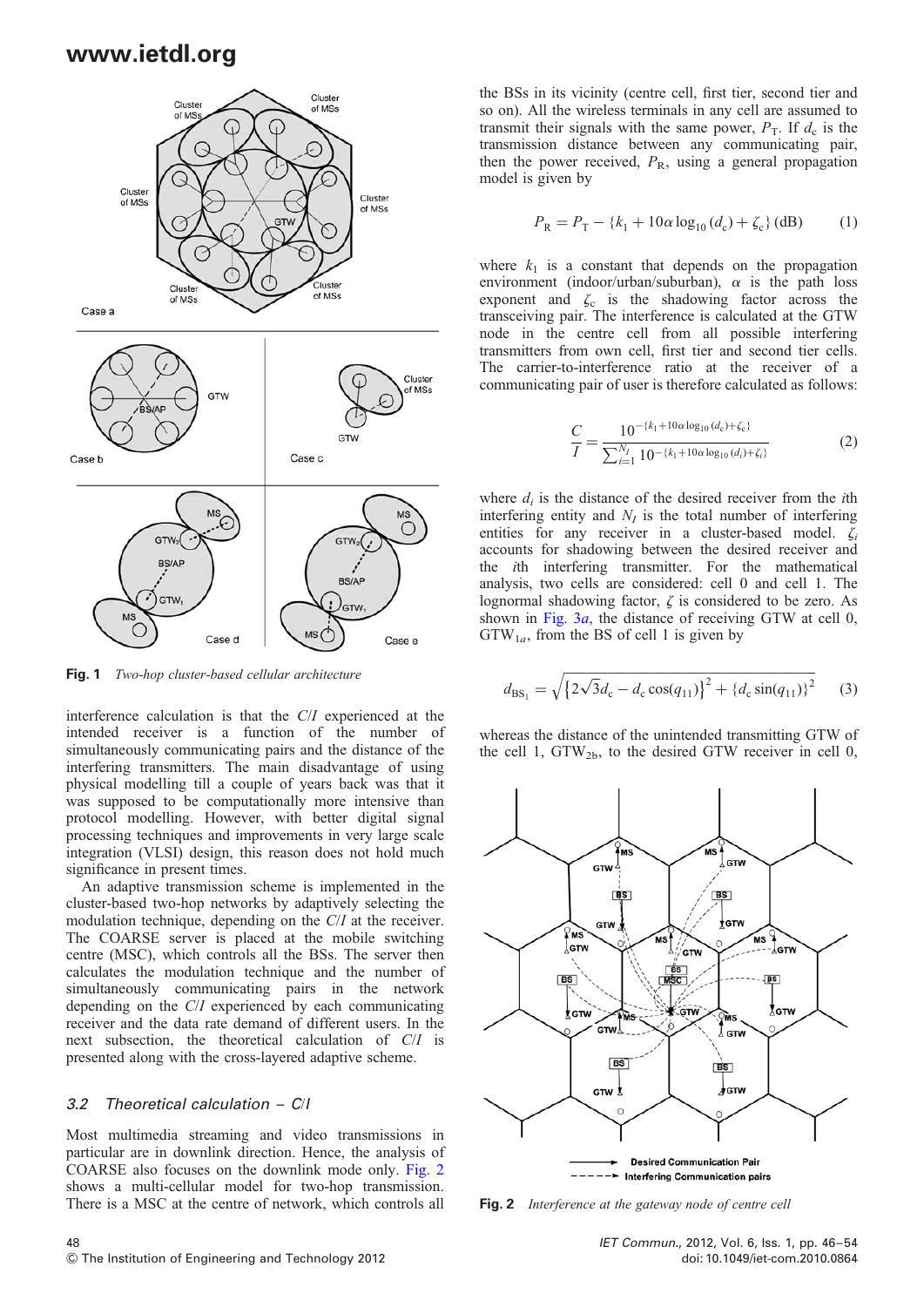

**Fig. 3** Distance calculation at the receivers of  $BS \rightarrow GTW$  and  $GTW \rightarrow MS$  pairs

 $GTW_{1a}$ , is given by

$$
d_{\text{GTW}_1} = \sqrt{d_{\text{GX}_1}^2 + d_{\text{GY}_1}^2} \tag{4}
$$

where

$$
d_{\text{GX}_1} = 2\sqrt{3}d_c + d_c \cos(x_{12}) - d_c \cos(q_{11}) \tag{5}
$$

$$
d_{\text{GY}_1} = d_{\text{c}} \sin(x_{12}) - d_{\text{c}} \sin(q_{11}) \tag{6}
$$

The angle,  $q_{11}$ , is formed between the line joining the communicating pairs,  $BS \rightarrow GTW_{1a}$  in cell 0 with the reference line of cell 1. Similarly,  $x_{12}$  is the angle between the line joining the communicating pairs,  $GTW_{2b} \rightarrow MS$  in cell 1, with the reference line of cell 1. Equations (3) and (4) could be generalised to calculate the interference coming from the transmitters of any other cells into the desired receiver (i.e. GTW of intended cell). By changing the reference line for each of the adjacent cells in a particular tier, the distance of the interfering transmitters from the ith cell in jth tier is written as

$$
d_{\text{BS}_i} = \sqrt{\{p_j - d_c \cos(\theta_{i1})\}^2 + \{d_c \sin(\theta_{i1})\}^2}
$$
(7)

whereas the distance of the interfering transmitter to the desired GTW receiver is given by

$$
d_{\text{GTW}_i} = \sqrt{d_{\text{GX}_i}^2 + d_{\text{GY}_i}^2}
$$
 (8)

where

$$
d_{\text{GX}_i} = 2\sqrt{3}d_{\text{c}} + d_{\text{c}}\cos(\phi_{i2}) - d_{\text{c}}\cos(\theta_{i1})
$$

$$
d_{\text{GY}_i} = d_{\text{c}}\sin(\phi_{i2}) - d_{\text{c}}\sin(\theta_{i1})
$$

Here, the value of  $p_i$  is the distance between the BS of the centre cell and the BS of a cell across the jth tier. Hence, in case of first tier, the value of  $p_1$  is  $2\sqrt{3}d_c$ , whereas in case of interference across the second tier, third tier and further, the value of  $p_1$  is  $6d_c$ ,  $6\sqrt{3}d_c$  and so on. Similarly, the angle  $\theta_{i1}$  made by the BS  $\rightarrow$  GTW communicating pair in

IET Commun., 2012, Vol. 6, Iss. 1, pp. 46 –54 49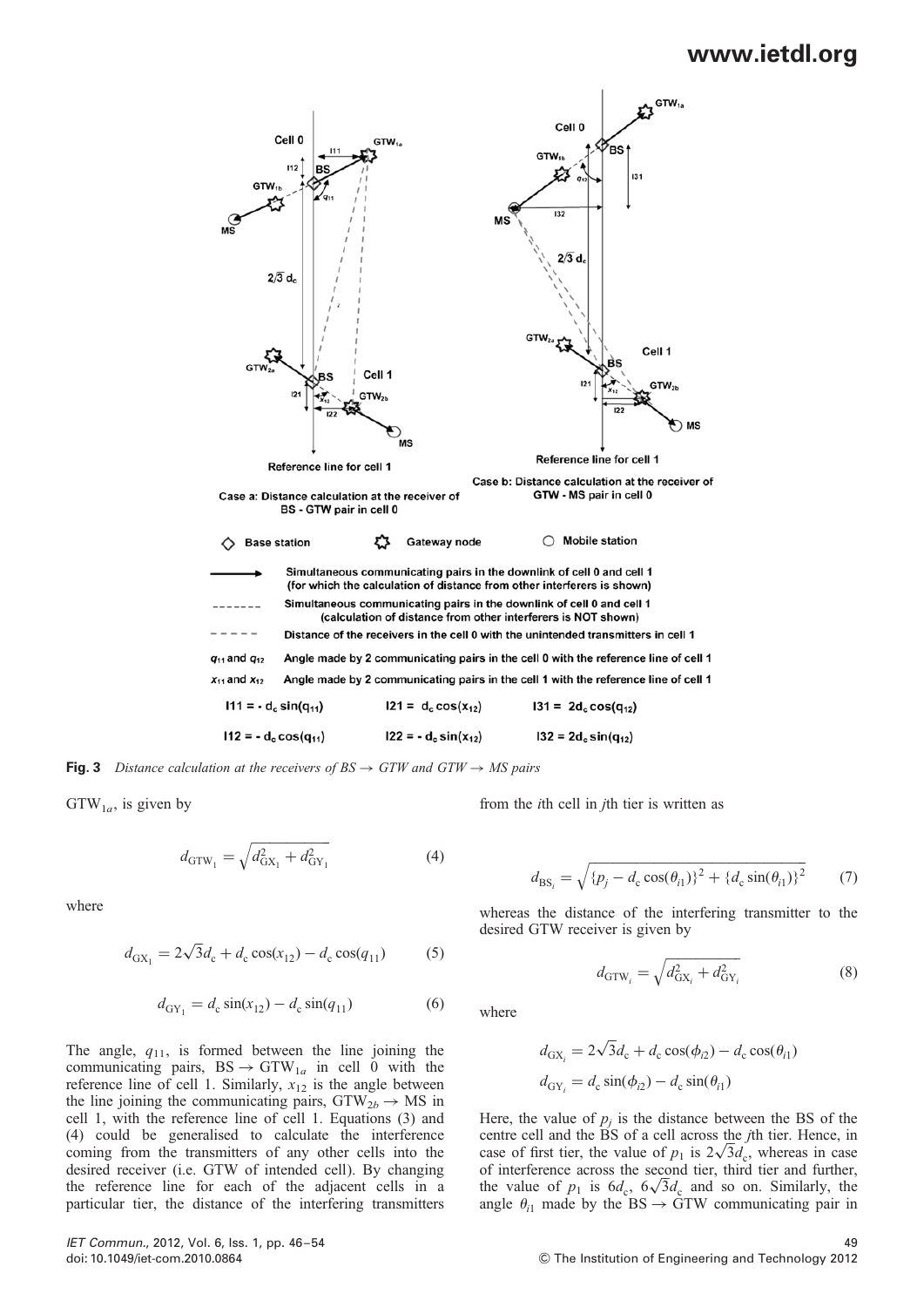the intended cell with the reference line of ith cell in jth tier is given by

$$
\theta_{i1} = q_{i1} + \frac{360}{6 \times j} (i - 1) \tag{9}
$$

and

$$
\phi_{i2} = x_{i2} + \frac{360}{6 \times j}(i - 1) \tag{10}
$$

is the angle in degrees made by the GTW  $\rightarrow$  MS in the *i*th cell with the reference line of the *i*th cell (Fig.  $3a$  shows the angle  $x_{12}$  made by the GTW<sub>2b</sub>  $\rightarrow$  MS communicating pair in cell 1, with the reference line of cell 1). It should be noted that  $\theta$  and  $\phi$  vary uniformly from [0°, 360°]. In addition, the distance of intra-cell interfering transmitter is,  $d_{\text{owncell}} = 2d_c$ . The C/I value at the receiver of any communication pair is therefore given by

$$
\frac{C}{I} = \frac{d_{c}^{-\alpha}}{(2d_{c})^{-\alpha} + \sum_{i=1}^{X} \{d_{(GTW)_{i}}\}^{-\alpha} + \sum_{i=1}^{Y} \{d_{(BS)_{i}}\}^{-\alpha}} (11)
$$

where  $X$  is the number of cells considered wherein the  $GTW \rightarrow MS$  pair communicates at the same instant as the pairs in centre cell. Similarly, Y indicates the number of adjacent cells wherein the  $BS \rightarrow MS$  pair communicates at the same instant as the intended user in centre cell. Dividing by  $d_c^{-\alpha}$  results in

$$
\frac{C}{I} = \frac{1}{2^{-\alpha} + \sum_{i=1}^{X} \{ \kappa_{\text{(GTW)}_i} \}^{-\alpha} + \sum_{i=1}^{Y} \{ \kappa_{\text{(BS)}_i} \}^{-\alpha}} \qquad (12)
$$

where

$$
\kappa_{\text{(BS)}_i} = \sqrt{13 - 4\sqrt{3}\cos(\theta_{i1})}
$$

$$
\kappa_{\text{(GTW)}_i} = \sqrt{14 + 4\sqrt{3}\{\cos(\phi_{i2}) - \cos(\theta_{i1})\} - 2\cos(\zeta_i)}
$$

and

$$
\zeta_i = \phi_{i2} - \theta_{i1}
$$

For the seven-cell scenario

$$
0 \le X \le 6 \quad \text{and} \quad 0 \le Y \le 6
$$

whereas, for 19-cell scenario

$$
0 \le X \le 18 \quad \text{and} \quad 0 \le Y \le 18
$$

#### 3.3 System architecture and COARSE working mechanism

Fig. 4 presents the client – server architecture. The MSC acts as COARSE server and BSs/GTWs as the clients. Multimedia data are distributed between the BSs/GTWs and the MSs in the individual cells via the state-of-the-art adaptive solution, QOAS [30]. COARSE relies on the fact that a given radio resource could be used by several users if the C/I experienced by each user is above a certain threshold. This threshold,  $\beta$ , is set dynamically by the MSC depending on the current network traffic, bit-error-rate and



Fig. 4 Cross-layer design at the MSC acting as COARSE server

the data rate demand of different users. Depending on the number of users and the received C/I values from individual BSs, the COARSE server selects the  $\beta$  value and sends this information to all the BSs. A higher modulation technique implies a higher number of bits/symbol which in-turn increases the data rate and thereby the video quality of the transmission. On similar lines, if the traffic load for video transmission is high and the system demand is to serve high number of users, value of  $\beta$  is then reduced by the MSC. A lower modulation technique is used in the physical layer resulting in a reduction in the data rate and a subsequent reduction in the video quality offered to each user. Of note, an uncoded system with a BER of  $10^{-2}$  is considered in this work. This is because, in reality, with a combination of convolutional/Reed-Solomon coding techniques, the uncoded BER of  $10^{-2}$  translates into a BER of  $10^{-6}$  or beyond, in a coded system.

It can be seen from Table 1 that for a BER of  $10^{-2}$ , the minimum C/I required in a Gaussian fading channel for a simple binary phase shift keying (BPSK) modulation technique is 4.6 dB. The minimum C/I required for using quadrature phase shift keying (QPSK) scheme is 7.1 dB. Hence, for a C/I from 4.6 dB up to 7.1 dB, only 1 bit/symbol could be transmitted, which in-turn results in a lowest possible data rate for a given bandwidth [34]. With an increase in the received C/I, COARSE could use a higher C/I threshold, which would enable transmission of larger number of bits per symbol. For example, for a C/I of 18 dB, a 32QAM modulation scheme could be used at the physical

**Table 1** Minimum C/I for an uncoded system with a BER of  $10^{-2}$ 

| <b>BPSK</b><br>4.6<br>1<br><b>QPSK</b><br>7.1<br>2 | Number of bits/symbol |
|----------------------------------------------------|-----------------------|
|                                                    |                       |
|                                                    |                       |
| 8PSK<br>11.3<br>3                                  |                       |
| 16QAM<br>14.2<br>4                                 |                       |
| 32QAM<br>17.4<br>5                                 |                       |
| 640AM<br>19.6<br>6                                 |                       |
| 128QAM<br>22.4<br>7                                |                       |
| 256QAM<br>25.2<br>8                                |                       |
| 5120AM<br>28.4<br>9                                |                       |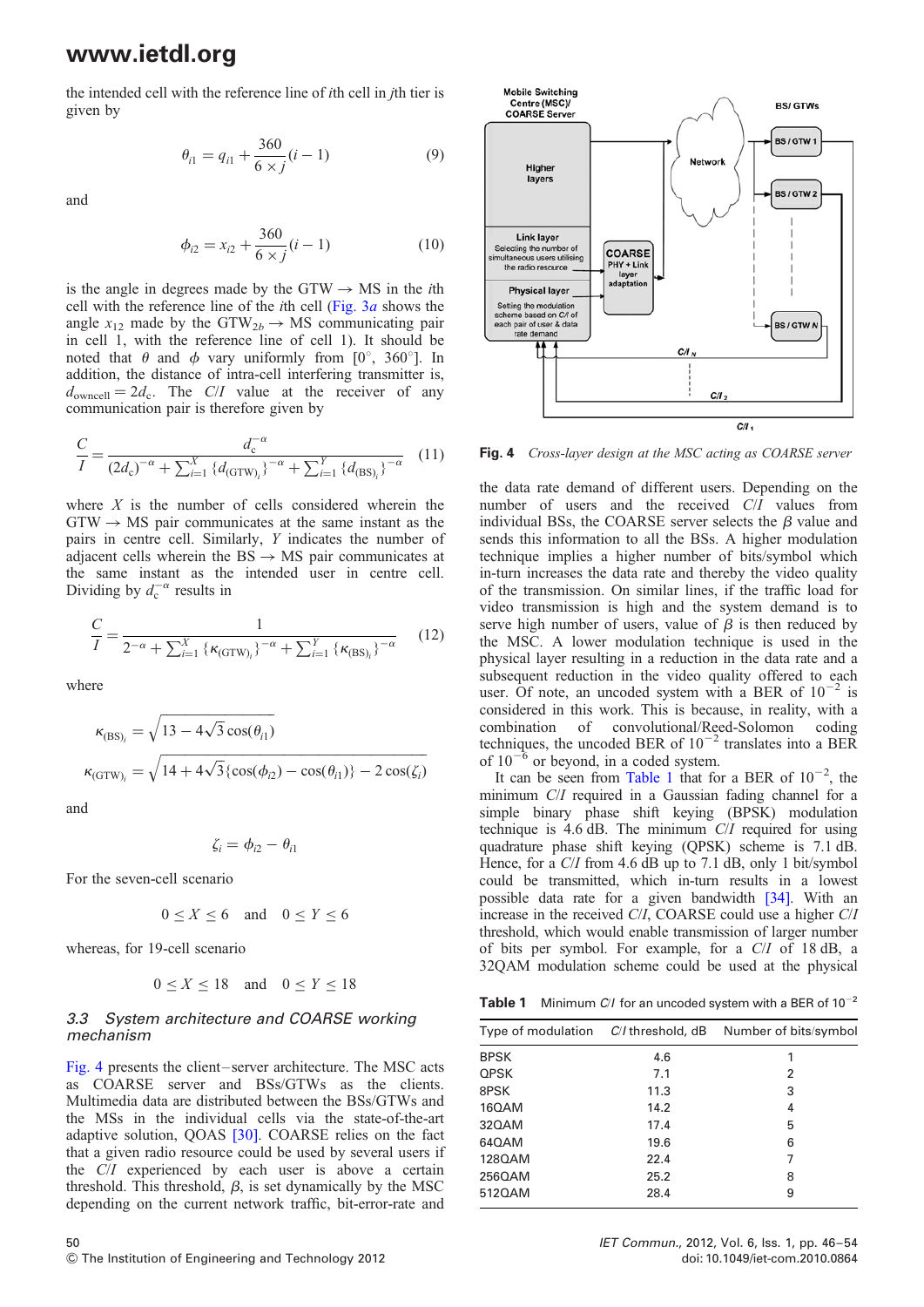layer, which would result in five times the transmission rate as compared with the case when the C/I threshold is 6 dB, for which only BPSK modulation scheme could be used.

### 4 Performance analysis and testing

### 4.1 Testing setup and scenarios

To assess the performance of COARSE, a seven-cell scenario is considered over a coverage area of 1 km<sup>2</sup>. Each cell is allocated a bandwidth of 1.5 MHz. Thousand MSs are assumed to be uniformly distributed across the coverage area. Each cell is divided into inner region and outer region. The outer region is divided into six clusters. Each cluster has a fixed clusterhead (i.e. GTW), located at the boundary of inner region and outer region of the cell. For such an environment, which illustrates an airport or a corporate/university campus, the propagation constant,  $k_1$ , is set to 37 and the path loss exponent,  $\alpha$ , to be 4. In addition, a lognormal shadowing component with zero mean and a standard deviation of 4 dB [35] is considered. The system is interference limited, so the total interference is much greater than noise. Hence, no noise is being considered in the simulations.

To analyse the effect of resource allocation and data rate variation of COARSE, the network is modelled and simulated using Matlab, as carried out in [33]. This is because Matlab provides excellent features to incorporate both physical layer and link layer characteristics in the network design. However, the biggest disadvantage is to make application level changes using Matlab. Hence, once the architecture of COARSE was designed and tested using Matlab, another simulation software was used, to calculate the video quality experienced by the endusers. This is done by remodelling the cluster-based two-hop hierarchical design using the server-client model instances in network simulator, version 2.31 (NS2). The main advantage of using NS2 is that it models not only the network layer and application layer, but also takes into consideration the parameters from physical layer and link layer. NS2 simulation is done at the packet level and the performance is analysed in terms of the calculated user perceived quality. Given the complexity of the network, a two-tool simulation approach enabled a thorough evaluation of the cross-layer design.

Following the recommendations from the ITU-T R. P.910 standard [36], a five-state scale is considered for multimedia streaming process. At the media access control layer, an IEEE 802.11-based distributed coordination function is used. A user datagram protocol is considered for transmission and the content is encoded using MPEG4. The length of the simulations is kept at 200 s. The traffic used in this paper was generated by encoding a movie from a television channel, at a frame rate of 30 frames/s and using a group of picture pattern with 9 frames/group of picture between intracoded I frames and three frames in between two successive predictive coded P frames [37]. Assessment is performed in terms of no reference moving picture quality metric, Q, which is calculated on  $1-5$  grading scale [38].

### 4.2 Theoretical results for C/I

This paper considers interference from own cell and across the first tier of cells only. The number of pairs communicating simultaneously using the same radio resource vary from 0 to 2, both in the centre cell and in each of the adjacent cells. Two separate cases are discussed, depending on the number of simultaneously communicating pairs in the cell of interest (CoI):

- 1. The CoI has two simultaneously communicating pairs.
- 2. The CoI has only one simultaneously communicating pair.

To analyse the behaviour of the C/I experienced at the receiver of the  $BS \rightarrow GTW$  communication in the CoI, all possible positions of the GTWs in the adjacent cells are considered and for each possible position, the interference and C/I are computed. The minimum value for C/I is obtained by considering the minimum distance of the inter-cell interfering entities. It can be observed from Fig. 3 that the minimum distance of the interfering transmitters (BS/GTW) from the adjacent cells are  $d_{\text{BS}} = \sqrt{3}r - r/2 \approx 1.232r$ , and  $d_{\text{GTW}} = \sqrt{3}r - r \approx 0.732r$ , respectively. Similarly, the maximum  $\sqrt{3}r - r \simeq 0.732r$ , respectively. Similarly, the maximum distance of the interfering entities are  $d_{\text{BS}} = \sqrt{3}r + r/2 \approx$ 2.232r, and  $d_{\text{GTW}} = \sqrt{3}r + r \approx 2.732r$ , respectively. The minimum and maximum distance of the interfering transmitters from other cells are calculated in a similar way by simply changing the orientation of the reference line.

1. Two simultaneously communicating pairs in CoI: The total number of interferers (intra-cell  $+$  first tier) vary between 2 and 14. The C/I ratio in this case is therefore given by (11). Table 3 shows the variation of minimum and maximum C/I per pair with the number of communicating pairs, that is from 2 to 14.

Table 2 C/I variation and COARSE-assigned modulation technique when CoI has two simultaneously communicating pairs

| Number         | $C/I_{\text{min}}$ | $C/I_{\text{max}}$ | Possible         | Highest     |
|----------------|--------------------|--------------------|------------------|-------------|
| of pairs       | dB                 | dB                 | modulation       | scheme      |
|                |                    |                    | scheme           |             |
| $\mathfrak{p}$ | 11.04              | 22.1               | OPSK/64OAM       | 640AM       |
| 3              | 10.47              | 19.9               | QPSK/64QAM       | 640AM       |
| 4              | 9.85               | 18.7               | QPSK/32QAM       | 320AM       |
| 5              | 9.52               | 16.8               | QPSK/16QAM       | 160AM       |
| 6              | 9.37               | 14.62              | OPSK/16OAM       | 160AM       |
| 7              | 8.94               | 12.86              | QPSK/8PSK        | 8PSK        |
| 8              | 8.65               | 11.4               | QPSK/8PSK        | 8PSK        |
| 9              | 7.12               | 10.65              | <b>OPSK</b>      | <b>OPSK</b> |
| 10             | 5.56               | 9.82               | <b>BPSK/QPSK</b> | <b>OPSK</b> |
| 11             | 5.44               | 8.6                | <b>BPSK/OPSK</b> | <b>OPSK</b> |
| 12             | 5.41               | 7.3                | <b>BPSK/OPSK</b> | <b>OPSK</b> |
| 13             | 5.38               | 6.2                | <b>BPSK</b>      | <b>BPSK</b> |
| 14             | 4.72               | 5.1                | <b>BPSK</b>      | <b>BPSK</b> |

Table 3 C/I variation and COARSE assigned modulation technique when CoI has only one communicating pair

| Number<br>of pairs | $C/I_{\text{min}}$<br>dB | $C/I_{\text{max}}$<br>dВ | Possible modulation<br>scheme | Highest<br>scheme |
|--------------------|--------------------------|--------------------------|-------------------------------|-------------------|
| 2                  | 15.66                    | 25.98                    | 160AM to 2560AM               | 2560AM            |
| 3                  | 13.89                    | 22.7                     | 8PSK/16QAM to 128QAM          | 1280AM            |
| 4                  | 13.08                    | 20.04                    | 8PSK/16QAM to 64QAM           | 640AM             |
| 5                  | 12.75                    | 17.61                    | 8PSK/16QAM & 32QAM            | 320AM             |
| 6                  | 12.47                    | 14.96                    | 8PSK/16QAM                    | 160AM             |
| 7                  | 9.29                     | 12.35                    | OPSK/8PSK                     | 8PSK              |
| 8                  | 7.16                     | 11.93                    | OPSK/8PSK                     | 8PSK              |
| 9                  | 6.67                     | 11.38                    | <b>BPSK/OPSK</b>              | 8PSK              |
| 10                 | 6.51                     | 10.65                    | <b>BPSK/OPSK</b>              | <b>QPSK</b>       |
| 11                 | 6.47                     | 10.06                    | <b>BPSK/OPSK</b>              | <b>QPSK</b>       |
| 12                 | 6.41                     | 7.89                     | <b>BPSK/OPSK</b>              | <b>QPSK</b>       |
| 13                 | 5.36                     | 6.92                     | <b>BPSK</b>                   | <b>BPSK</b>       |
|                    |                          |                          |                               |                   |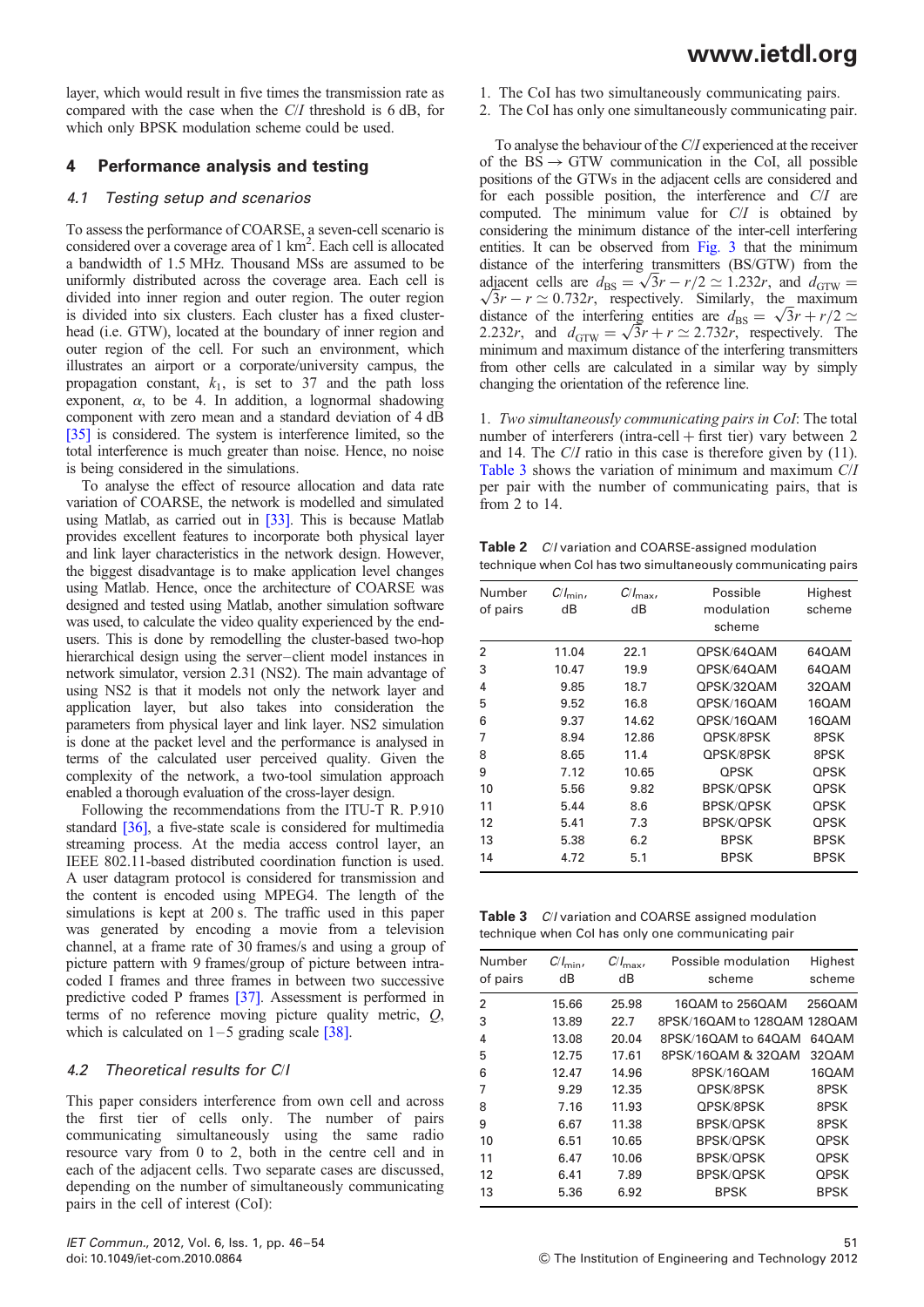2. One communicating pair in CoI: In this situation, the total number of interfering entities vary between 1 pair and 13 pairs. Therefore the expression for C/I in case of single communicating pair in CoI is given by

$$
\frac{C}{I} = \frac{d_{c}^{-\alpha}}{\sum_{i=1}^{X} (d_{(\text{GTW})_{i}})^{-\alpha} + \sum_{i=1}^{Y} (d_{(\text{BS})_{i}})^{-\alpha}}
$$
(13)

The only difference between  $(11)$  and  $(13)$  is that  $(13)$  does not have intra-cell interferer. Table 2 shows the theoretical minimum and maximum C/I values when the number of simultaneously communicating interferers vary from 1 to 12. By comparing Tables 2 and 3, it can be derived that the interference is relatively higher in case of two communicating pairs in CoI, as compared with when there is only one pair using the radio resource in centre cell.

#### 4.3 Simulation results

Fig. 5 shows the variation of the average data rate per user for increasing C/I ratio values. It can be observed that for low C/I values, the data rate per user is very less. With an increase in C/I, the data rate served by a user increases. For example, for a C/I threshold of 20 dB, the data rate of the users is 780 kbps in case of two users in CoI and 920 kbps in case of one user in CoI. Of note, the data rate per user, for a C/I of 20 dB, in case of a single-hop network is only 320 kbps, atleast 2.5 times less than that obtained from COARSE. Significantly, for a low value of C/I threshold, for example 10 dB, the data rate per user obtained under COARSE is around 300 kbps (for both one and two users in the CoI), whereas the data rate of a single-hop network is 32 kbps, almost ten times less than that obtained from COARSE.

Fig. 6 shows the average data rate per user when the number of simultaneously communicating users using a given radio resource in the system is varied from minimumto-maximum value. When the number of communicating pairs is increased, the average data rate goes down. This is because the C/I threshold and thereby, the selected modulation technique is reduced. In addition, for the same number of users, the average data rate in case of two users in the centre cell is lower than when there is only one user in the centre cell. This is because, when there are two



Fig. 5 Variation of data rate per user with carrier-to-interference ratios



Fig. 6 Variation of data rate per user with varying number of users

simultaneously communicating users in the centre cell, the interference is higher which in-turn reduces the data rate per user. Of note, in Fig. 6, there is a close match between the theoretical and simulation results. The minor difference is because the simulation results is obtained by averaging over all possible combinations for a given number of simultaneously communicating users in the network. Hence, the graph obtained is a smooth curve. In addition, a lognormal shadowing with a standard deviation of 4 dB is considered in the simulation, which is not considered in the theoretical analysis.

Fig. 7 shows the calculated video quality,  $Q$ , of the users when the number of simultaneously communicating users is varied in the seven-cell network. Using COARSE, the streamed video quality decreases almost linearly in a controlled manner, with an increase in the number of users. This holds true irrespective of whether there are one or two users in the centre cell. With only seven users in the sevencell network, the average perceived quality is found to be 3.9 and 4.51 for one user and two users in the centre cell, respectively. With all the 14 users in the network communicating simultaneously, the average  $Q$  per user is 3



Fig. 7 Variation of calculated video quality with varying number of users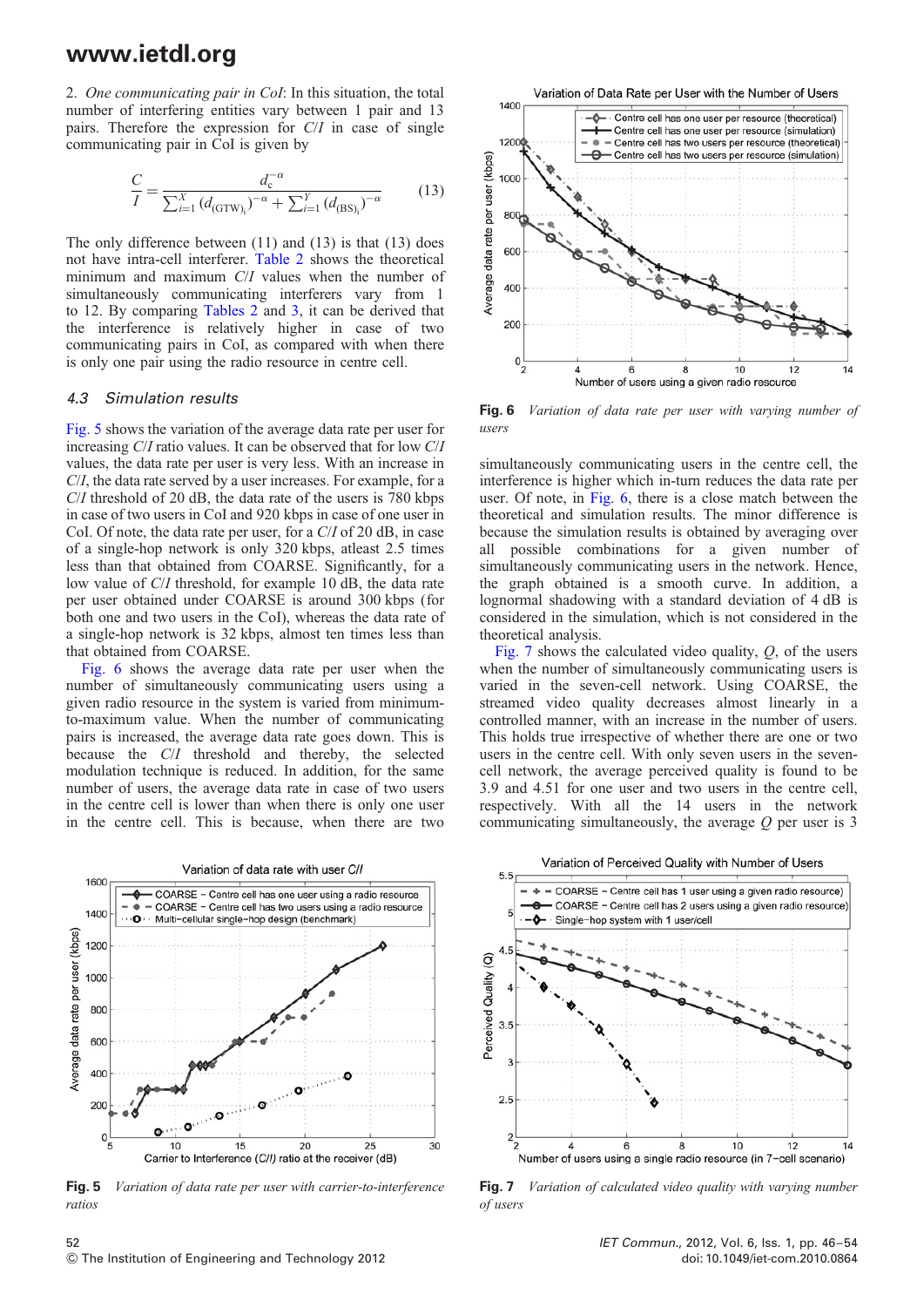(which amounts to 'fair' as per ITU-T R. P.910 standard). However, in case of an equivalent single-hop network, with seven users across seven cells, the average  $Q$  is  $\leq$  2.5 (close to 'bad'). This clearly shows the improvement in the video quality obtained by using a COARSE scheme, as compared with a single-hop cellular network.

It should be noted that the absolute values of data rate and perceived quality shown in Figs. 6 and 7 could be varied by changing the bandwidth or by considering more cells under a single MSC. However, the significance of the result is the overall improvement through COARSE and importantly, a stepwise change in the data rate and video quality, obtained through COARSE.

### 5 Conclusions

COARSE proposed in this paper is a cross-layer solution for achieving high-quality adaptive video transmission in a twohop cellular network. The main advantage of COARSE is that the perceived quality of the video stream can be adapted dynamically in real time at the application layer, by varying the radio resource allocation at the link layer and the user data rate at the physical layer. COARSE offers two significant benefits that would be extremely vital for the next generation wireless systems. Firstly, the cluster-based scheme in COARSE enables a frequency reuse of one. Secondly, the variation of the video-perceived quality enabled by COARSE is obtained in a controlled manner, which is critical for multimedia streaming/next generation video-intensive wireless networks. A future work in this direction is to incorporate the network and transport layer design aspects into COARSE and formulate an integrated adaptive scheme that optimises the solution over several layers, including the network layer. The future research would investigate the amount of benefit that could be obtained from such an integrated adaptive scheme.

### 6 Acknowledgments

The authors thank Dr Sinan Sinanovic and Prof. Harald Haas from University of Edinburgh, UK, for their useful comments during the initial stages of research. In addition, the authors acknowledge the support of Irish Research Council for Science Engineering and Technology (IRCSET).

### 7 References

- 1 Dahlman, E.B., Jou, Y.C.: 'Evolving technologies for 3G cellular wireless communications systems', Guest Editorial IEEE Commun. Mag., 2006, 44, pp. 62–64
- 2 Ekstrom, H., Furuskär, A., Karlsson, J., et al.: 'Technical solutions for the 3G long-term evolution', IEEE Commun. Mag., 2006, 44, pp. 38–45
- 3 Mukherjee, S., Avidor, D., Hartman, K.: 'Connectivity, power and energy in a multihop cellular-packet system', IEEE Trans. Veh. Technol., 2007, 56, (2), pp. 818–836
- 4 Liu, Y., Hoshyar, R., Yang, X., Tafazolli, R.: 'Integrated radio resource allocation for multihop cellular networks with fixed relay stations', IEEE J. Sel. Areas Commun., 2006, 24, (11), pp. 2137– 2146
- 5 Dinnis, A.K., Thompson, J.S.: 'Presumptive routing for multihop wireless systems', IEEE Trans. Veh. Technol., 2008, 57, (3), pp. 1767– 1777
- 6 Maheshwari, A., Agrawal, S., Venkataraman, H., Muntean, G.M.: 'PRIoritized Multimedia Adaptation scheme over two-hop heterogeneous wireless networks (PRiMA)', Eng. Lett., 2010, 18, (2), 16pp.
- 7 Le, L., Hossain, E.: 'Multihop cellular networks: potential gains, research challenges, and a resource allocation framework', IEEE Commun. Mag., 2007, 45, (9), pp. 66–73
- 8 Cavalcanti, D., Agrawal, D., Cordeiro, C., Xie, B., Kumar, A.: 'Issues in integrating cellular networks, WLANs, and MANETS: a futuristic

heterogeneous wireless network', IEEE Commun. Mag., 2005, 12, (3), pp. 30–41

- 9 Pabst, R., Walke, B.H., Schultz, D.C., et al.: 'Relay-based deployment concepts for wireless and mobile broadband radio', IEEE Commun. Mag., 2004, 42, pp. 80-89
- 10 Li, D.Y.H., Chen, H.: 'New approach to multihop-cellular based multihop network'. Proc. IEEE Symp. on Personal Indoor Mobile Radio Communications (PIMRC), Beijing, China, September 2003, vol. 2, pp. 1629–1633
- 11 Wu, H., Qao, C., De, S., Tonguz, O.: 'Integrated cellular and Ad hoc relaying systems', IEEE J. Sel. Areas Commun., 2001, 19, (10), pp. 2105– 2115
- 12 Wu, X., Chan, S.H.G., Mukherjee, B.: 'MADF: a novel approach to add an adhoc overlay on a fixed cellular infrastructure'. Proc. IEEE Wireless Communications and Networking Conf. (WCNC'00), Chicago, USA, 23– 28 September 2000, pp. 549 –554
- 13 Lin, Y.D., Hsu, Y.: 'Multihop cellular: a new architecture for wireless communications'. Proc. IEEE Int. Conf. on Computer Proc. IEEE Int. Conf. on Computer Communications (INFOCOM), Tel Aviv, Israel, 26-30 March 2000, pp. 1273– 1282
- 14 Manoj, B.S., Ananthapadmanabha, R., Murthy, C.S.R.: 'Multi-hop cellular networks: the architecture and routing protocol for best-effort and real-time communication'. Proc. Int. Research Institute Student Seminar in Computer Science (IRISS), Bangalore, India, March 2002
- 15 Li, H., Yu, D., Chen, H.: 'New approach to multihop cellular based multihop network'. Proc. IEEE Int. Symp. on Personal Indoor and Mobile Radio Communications (PIMRC'03), Beijing, China, 7-11 September 2003, vol. 2, pp. 1629–1633
- 16 Lin, Y.D., Hsu, Y.C., Oyang, K.W., Tsai, T.C., Yang, D.S.: 'Multihop wireless IEEE 802.11 LANs: a prototype implementation', J. Commun. Netw., 2000, 2, (4), pp. 1568–1572
- 17 Sekar, V., Manoj, B.S., Murthy, C.S.R.: 'Routing for a single interface MCN architecture and pricing schemes for data traffic in multi-hop cellular networks'. Proc. IEEE Int. Conf. on Communications (ICC'03), Alaska, USA, 11–15 May 2003, vol. 2, pp. 969–973
- Jetcheva, J.G., Hu, Y.C., PalChaudhuri, S., Saha, A.K., Johnson, D.B.: 'Design and evaluation of a metropolitan area multitier wireless ad hoc network architecture'. Proc. IEEE Workshop on Mobile Computing Systems and Applications, Pittsburgh, USA, 9-10 October 2003, pp. 32–43
- 19 Liu, T., Rong, M., Shi, H., Yu, D., Xue, Y., Schulz, E.: 'Reuse partitioning in fixed two-hop cellular relaying network'. Proc. IEEE Wireless Communications Networking Conf. (WCNC), Las Vegas, USA, 3 –6 April 2006, pp. 177–182
- 20 Grossglauser, M., Tse, D.N.C.: 'Mobility increases the capacity of *ad hoc* wireless networks', IEEE/ACM Trans. Netw., 2002, 10, (4), pp. 477-486
- 21 Vishwanathan, H., Mukherjee, S.: 'Performance of cellular networks with relays and centralized scheduling', IEEE Trans. Wireless Commun., 2005, 4, pp. 2318–2328
- 22 Soldati, P., Johansson, B., Johansson, M.: 'Distributed optimization of end-to-end rates and radio resources in WiMax single-carrier networks'. Technical report, Royal Institute of Technology KTH, Stockholm, Sweden, 2006
- 23 Muntean, G.M., Perry, P., Murphy, L.: 'A new adaptive multimedia streaming system for All-IP multi-service networks', IEEE Trans. Broadcast., 2004, 50, (1), pp.  $1-10$
- 24 Miyabayashi, M., Wakamiya, N., Murata, M., Miyahara, H.: 'MPEG-TFRCP: video transfer with TCP-friendly rate control protocol'. Proc. IEEE Int. Conf. on Communications (ICC'01), Helsinki, Finland, June 2001, vol. 1, pp. 137–141
- 25 Sisalem, D., Wolisz, A.: 'LDA+ TCP friendly adaptation: a measurement and comparison study'. ACM Int. Workshop on Network and Operating Systems Support for Digital Audio and Video (NOSSDAV), Chapel Hill, NC, USA, June 2000
- 26 Holland, G., Vaidya, N., Bahl, P.: 'A rate adaptive MAC protocol for multihop wireless networks'. Proc. ACM Int. Conf. on Mobile Computing and Networking (MOBICOM), Rome, Italy, 16–21 July 2001
- 27 Van der Schaar, M., Shankar, S.: 'Cross-layer wireless multimedia transmission: challenges, principles and new paradigms', IEEE Wirel. Commun., 2005, 12,  $(4)$ , pp. 50–58
- 28 Villalon, J., Cueca, P., Orozco-Barbosa, L., Seok, Y., Turletti, T.: 'Cross-layer architecture for adaptive video multicast streaming over multirate wireless LAN', IEEE J. Selected Areas Commun., 2007, 25,  $(2)$ , pp. 699-711
- 29 Hamdaoui, B., Ramanathan, P.: 'Cross-layer optimized conditions for QoS support in multihop wireless networks with MIMO links', IEEE J. Selected Areas Commun., 2007, 25, (4), pp. 667-677
- 30 Muntean, G.M., Cranley, N.: 'Resource efficient quality-oriented wireless broadcasting of adaptive multimedia content', IEEE Trans. Broadcast., 2007, 53, (1), pp. 362– 368